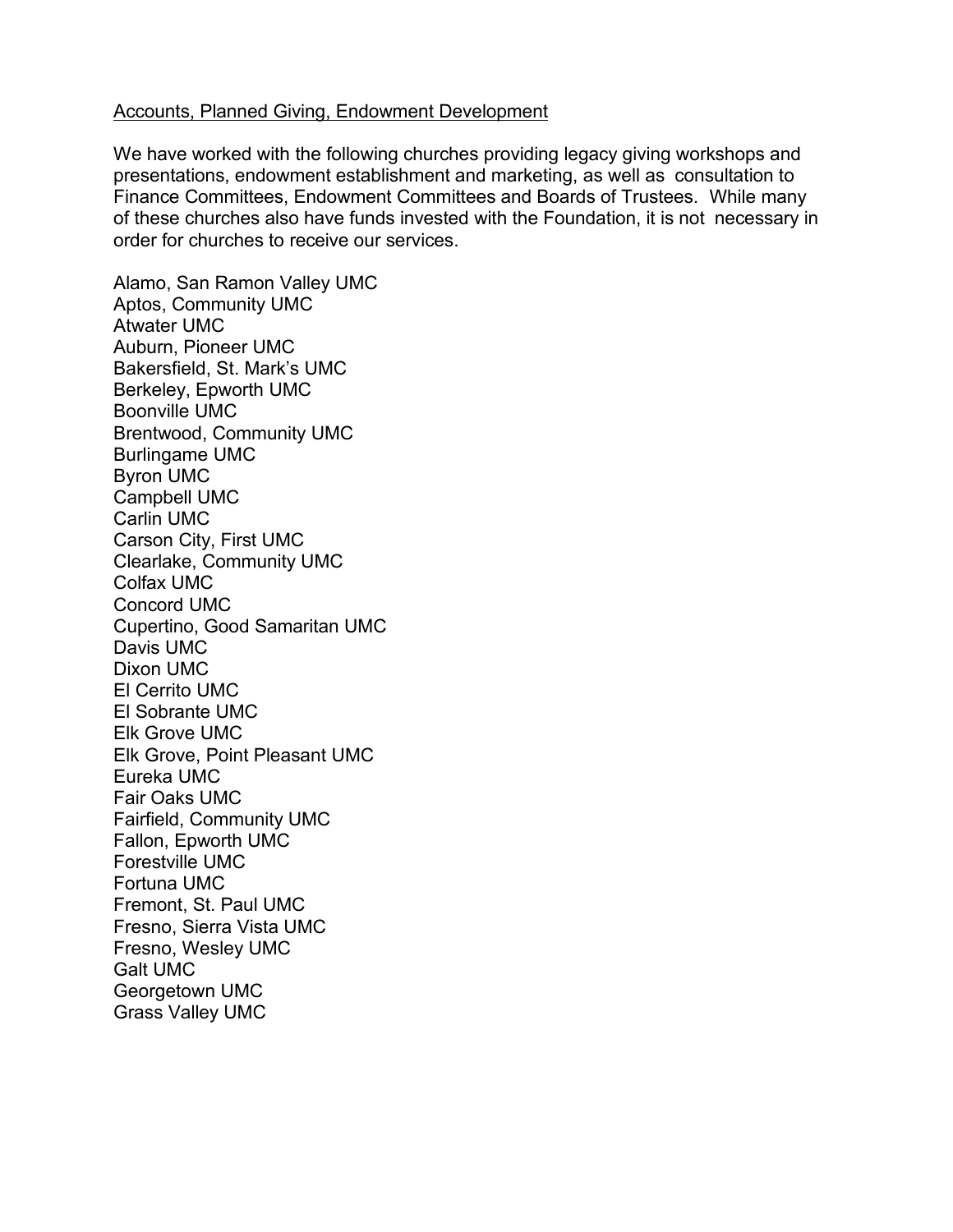Grass Valley, Sierra Pines UMC Half Moon Bay UMC Hanford UMC Hayward, South Hayward UMC Lincoln UMC Lodi, First UMC Loomis, First UMC Los Altos UMC Los Gatos UMC Lower Lake, Community UMC Manteca, St. Paul's UMC Mariposa UMC Marina UMC Marysville UMC Merced UMC Middletown, Community UMC Mill Valley, Mt. Tamalpais UMC Milpitas, Genesis UMC Modesto, First UMC Mount Shasta, Community UMC Mountain View, Trinity UMC Napa, First UMC New Cuyama, Community UMC Novato UMC Oakdale, Community UMC Oakhurst, New Community UMC Oakland, Laurel UMC Oroville, First UMC Pacific Grove, First UMC Palo Alto, First UMC Paradise UMC Patterson Federated Church Philo UMC Placerville, El Dorado County Federated Church Pleasanton, Lynnewood UMC Porterville, First UMC Porterville, Grand Avenue UMC Quincy UMC Rancho Cordova UMC Redding, First UMC Reno, First UMC Reno, St. Paul's UMC Reno, South Reno UMC Rescue, Foothills UMC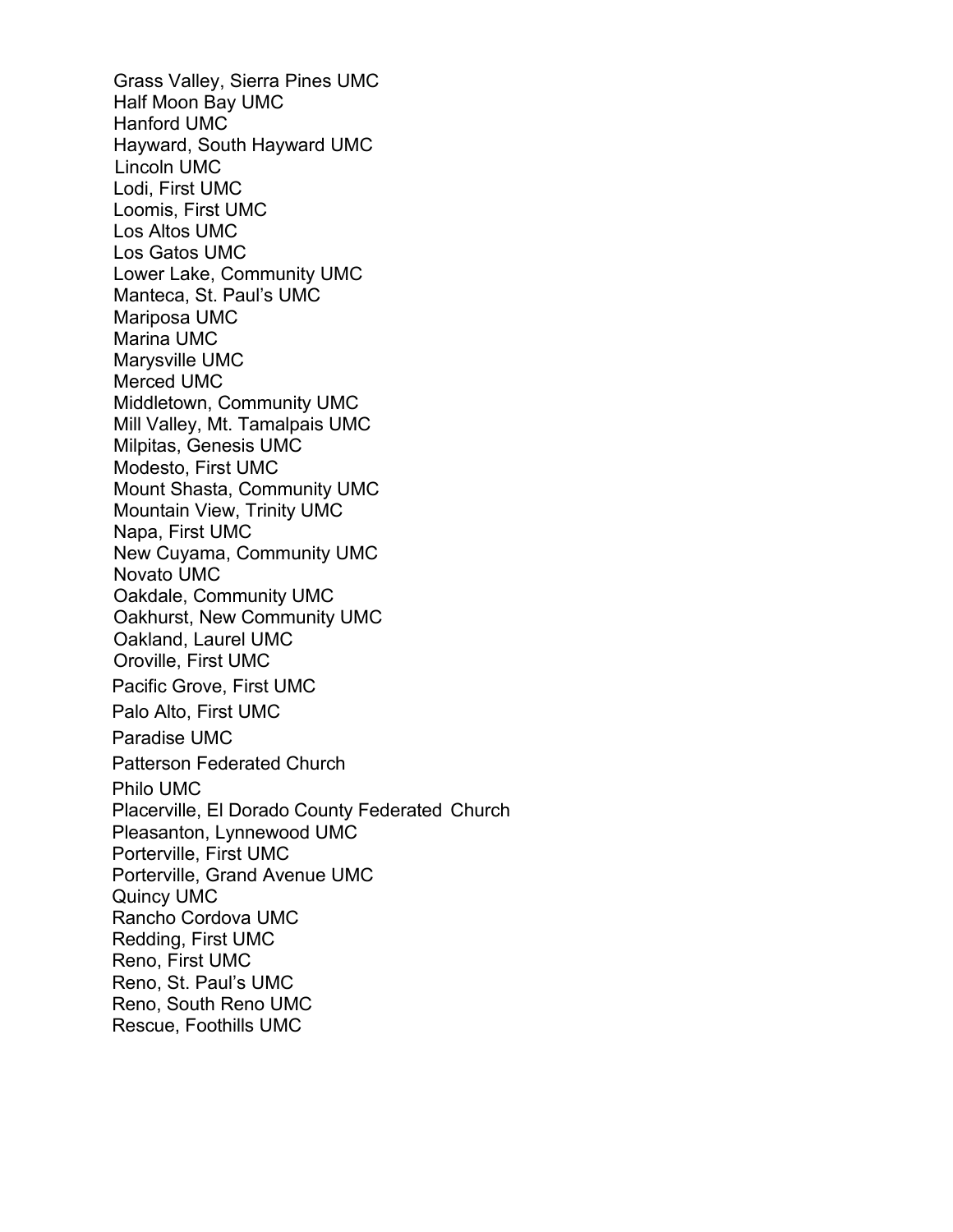Richmond, Easter Hill UMC Richmond, First UMC Richmond, Open Door UMC Rohnert Park, St. John's UMC Roseville, First UMC Sacramento, Centennial UMC Sacramento, Faith UMC Sacramento, First UMC Sacramento, Florin UMC Sacramento, Oak Park Tongan UMC Sacramento, St. Mark's UMC Salinas, First UMC San Bruno, Tongan UMC San Francisco, Bethany UMC San Francisco, Glide UMC San Francisco, Jones Memorial UMC San Francisco, Pine UMC Sanger UMC San Jose, Almaden Hills UMC San Jose, Alum Rock UMC San Jose, Evergreen Valley UMC San Jose, Wesley UMC San Jose, Willow Glen UMC San Leandro, First UMC San Mateo, Hillsdale UMC San Rafael, Aldersgate UMC Santa Cruz, UMC of Santa Cruz Santa Rosa, Christ Church UMCSanta Rosa, First UMC Selma, First UMC Sonoma UMC Sonora UMC South San Francisco, Hope UMC Sparks UMC Stockton, Central UMC Stockton, Holy Cross UMC Stockton, St. Mark's UMC Sunnyvale, First UMC Sunnyvale, San Jose Tongan UMC Sunnyvale, Valley Faith UMC Sutter Creek UMC Taft UMC Tracy, First UMC Turlock UMC Ukiah UMC